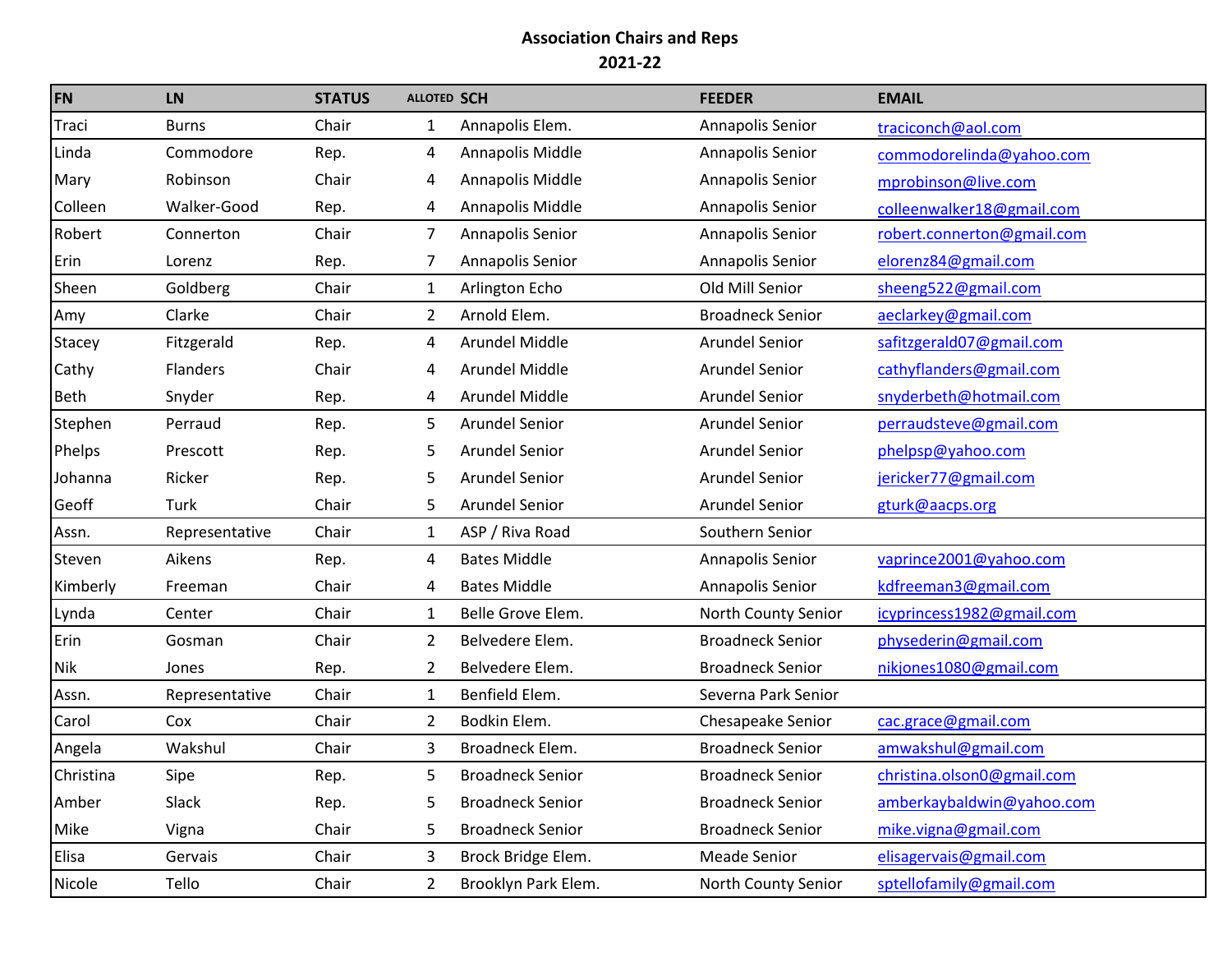| FN       | <b>LN</b>           | <b>STATUS</b> | <b>ALLOTED SCH</b> |                              | <b>FEEDER</b>           | <b>EMAIL</b>                |
|----------|---------------------|---------------|--------------------|------------------------------|-------------------------|-----------------------------|
| Nolan    | Fein                | Rep.          | 3                  | Brooklyn Park Middle         | North County Senior     | fein.nolan@gmail.com        |
| Cameron  | Rines               | Chair         | 3                  | Brooklyn Park Middle         | North County Senior     | crinesnsf@gmail.com         |
| Samantha | Wilkinson           | Chair         | $\overline{2}$     | Cape St. Claire Elem.        | <b>Broadneck Senior</b> | sklenkel@gmail.com          |
| Samantha | Schrickel           | Chair         | $\mathbf{1}$       | Carrie Weedon Early Ed. Ctr. | Southern Senior         | samanthaschrickel@gmail.com |
| Michael  | Penn                | Chair         | $\mathbf{1}$       | CAT - North                  | Old Mill Senior         | 1drpenn@gmail.com           |
| Assn.    | Representative      | Chair         | $\mathbf{1}$       | CAT - South                  | South River Senior      |                             |
| Kaitlin  | Day                 | Rep.          | $\mathbf{2}$       | Central Elem.                | South River Senior      | kemathers@yahoo.com         |
| Tracey   | Greenberg           | Chair         | 2                  | Central Elem.                | South River Senior      | traceyvnyc@hotmail.com      |
| Robert   | King                | Chair         | 4                  | <b>Central Middle</b>        | South River Senior      | robbie5180@verizon.net      |
| Jessica  | <b>Browning</b>     | Chair         | 1                  | <b>Central Special</b>       | South River Senior      | jnbscm@gmail.com            |
| Jon      | Boughey             | Chair         | 4                  | Chesapeake Bay Middle        | Chesapeake Senior       | jonboughey@yahoo.com        |
| Maggie   | Graham              | Rep.          | 4                  | Chesapeake Bay Middle        | Chesapeake Senior       | mbgraham82@gmail.com        |
| Jamie    | <b>Turtzo Smith</b> | Rep.          | 4                  | Chesapeake Bay Middle        | Chesapeake Senior       | jdturtz@gmail.com           |
| Alice    | Weaver              | Rep.          | 4                  | Chesapeake Bay Middle        | Chesapeake Senior       | alison503@aol.com           |
| Luann    | <b>Bulisco</b>      | Rep.          | $\mathbf{2}$       | Chesapeake Science Point     | Chesapeake Senior       | lbulisco@mycsp.org          |
| Sean     | Meighen             | Chair         | 2                  | Chesapeake Science Point     | Chesapeake Senior       | smeighen@mycsp.org          |
| Assn.    | Representative      | Chair         | 4                  | Chesapeake Senior            | Chesapeake Senior       |                             |
| Assn.    | Representative      | Chair         | $\mathbf{1}$       | Child Find @ Pt. Pleasant    | Glen Burnie Senior      |                             |
| Amy      | <b>Russ</b>         | Chair         | 1                  | Comm Based @ Pt. Pleasant    | Glen Burnie Senior      | amyruss.slp@gmail.com       |
| Assn.    | Representative      | Chair         | 3                  | Corkran Middle               | Glen Burnie Senior      |                             |
| Marissa  | Raimond             | Chair         | $2^{\circ}$        | Crofton Elem.                | <b>Crofton Senior</b>   | mjraimond@yahoo.com         |
| Terry    | Galvin              | Chair         | $1\overline{ }$    | Crofton Meadows Elem.        | <b>Crofton Senior</b>   | kautzes@verizon.net         |
| Nikki    | Lincoln             | Rep.          | 4                  | <b>Crofton Middle</b>        | <b>Crofton Senior</b>   | nlincoln7@gmail.com         |
| Tiffany  | <b>Stevens</b>      | Rep.          | 4                  | <b>Crofton Middle</b>        | <b>Crofton Senior</b>   | tjstevens1229@gmail.com     |
| Alex     | Tougas              | Chair         | 4                  | <b>Crofton Middle</b>        | <b>Crofton Senior</b>   | atougas14@gmail.com         |
| Kate     | Ganley              | Rep.          | 3.                 | <b>Crofton Senior</b>        | <b>Crofton Senior</b>   | kathryn.ganley@gmail.com    |
| Jen      | McLeran             | Chair         | 3                  | <b>Crofton Senior</b>        | <b>Crofton Senior</b>   | jmcleran@verizon.net        |
| Elaina   | Baden               | Chair         | 2                  | Crofton Woods Elem.          | Crofton Senior          | elainadbaden@gmail.com      |
| Mary     | Milligan            | Rep.          | $\overline{2}$     | Crofton Woods Elem.          | Crofton Senior          | mmilligan434@yahoo.com      |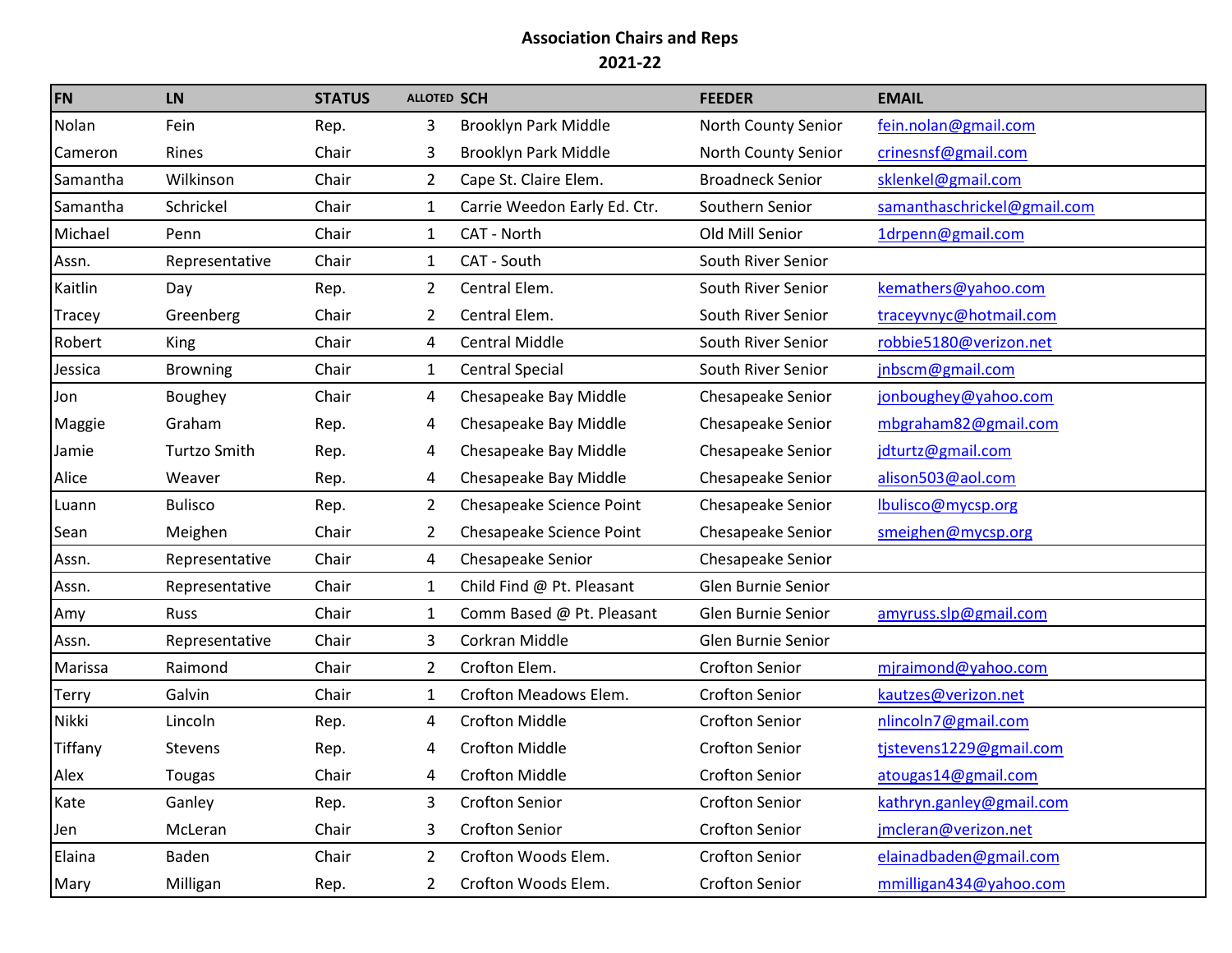| <b>FN</b>      | <b>LN</b>       | <b>STATUS</b> | <b>ALLOTED SCH</b> |                              | <b>FEEDER</b>             | <b>EMAIL</b>              |
|----------------|-----------------|---------------|--------------------|------------------------------|---------------------------|---------------------------|
| Kerry          | Roberts         | Chair         | $\overline{2}$     | Davidsonville Elem.          | South River Senior        | krroberts1@aacps.org      |
| Kristen        | Luketich        | Chair         | $\mathbf{1}$       | Deale Elem.                  | Southern Senior           | kluketich317@yahoo.com    |
| Assn.          | Representative  | Chair         | 2                  | Div. of Curriculum           | Southern Senior           |                           |
| Assn.          | Representative  | Chair         | $\mathbf{1}$       | Eastport Elem.               | Annapolis Senior          |                           |
| <b>Brendan</b> | Maltese         | Chair         | $\mathbf{1}$       | <b>EBOTA</b>                 |                           | brendanmaltese@gmail.com  |
| Karen          | Wilson          | Chair         | $\overline{2}$     | Edgewater Elem.              | South River Senior        | k wilson99@msn.com        |
| Robert         | Mauro           | Chair         | $\mathbf{1}$       | <b>EMAAAC</b>                |                           | rob.mauro2@gmail.com      |
| Kathy          | Murphy          | Chair         | 1                  | Ferndale Early Ed. Ctr.      | North County Senior       | myhonies@comcast.net      |
| Gregory        | Metzler         | Chair         | 2                  | Folger McKinsey Elem.        | Severna Park Senior       | gregmetzler@gmail.com     |
| Assn.          | Representative  | Chair         | $\mathbf{1}$       | Fort Smallwood Elem.         | Chesapeake Senior         |                           |
| Amanda         | Santos          | Chair         | $\overline{2}$     | Four Seasons Elem.           | <b>Arundel Senior</b>     | mandysantos521@gmail.com  |
| <b>Brooke</b>  | Wilson          | Chair         | $\overline{2}$     | Freetown Elem.               | Glen Burnie Senior        | wilsonb603@gmail.com      |
| Andrew         | Posner          | Rep.          | $\overline{2}$     | George Cromwell Elem.        | North County Senior       | musicpos1@gmail.com       |
| Amanda         | Strickland      | Chair         | $\overline{2}$     | George Cromwell Elem.        | North County Senior       | mrsstricklandabc@aol.com  |
| Melonie        | Newman          | Chair         | $\overline{2}$     | Georgetown East Elem.        | Annapolis Senior          | Melnewman2004@yahoo.com   |
| Gladys         | <b>Nieves</b>   | Rep.          | $\overline{2}$     | Georgetown East Elem.        | Annapolis Senior          | joypsalms305@gmail.com    |
| Erika          | <b>Boltz</b>    | Chair         | $\overline{2}$     | Germantown Elem.             | Annapolis Senior          | erikadboltz@gmail.com     |
| Barbara        | Sheppard        | Rep.          | 2                  | Germantown Elem.             | Annapolis Senior          | robertwaits@verizon.net   |
| Jessica        | Tylor           | Chair         | $\overline{2}$     | Glen Burnie Park Elem.       | Old Mill Senior           | jtylor@udel.edu           |
| Michael        | Fornaro         | Rep.          | 7                  | Glen Burnie Senior           | Glen Burnie Senior        | fornarom@comcast.net      |
| Chris          | McMahan         | Chair         | 7                  | Glen Burnie Senior           | Glen Burnie Senior        | chris.m.mcmahan@gmail.com |
| Anthony        | Pinder          | Rep.          | 7                  | Glen Burnie Senior           | Glen Burnie Senior        | apinder1017@gmail.com     |
| Assn.          | Representative  | Chair         | $\mathbf{1}$       | Glendale- Adv Studies & Prog | Glen Burnie Senior        |                           |
| Kathy          | Benton          | Chair         | $\overline{2}$     | Glendale/Glendale Level V    | <b>Glen Burnie Senior</b> | katpap72@aol.com          |
| Tammy          | Duvall          | Rep.          | 2                  | Glendale/Glendale Level V    | Glen Burnie Senior        | tamtam711@hotmail.com     |
| Taryn          | <b>Matthews</b> | Rep.          | 3                  | Hebron-Harman Elem.          | Meade Senior              | taryn81@gmail.com         |
| Robin          | Murray          | Chair         | 3                  | Hebron-Harman Elem.          | <b>Meade Senior</b>       | toye39@aol.com            |
| Ellen          | Wright Key      | Rep.          | 3                  | Hebron-Harman Elem.          | <b>Meade Senior</b>       | keyellen@gmail.com        |
| Melissa        | Krohn           | Chair         | $\mathbf{1}$       | Heritage Center              | Northeast Senior          | melakrohn@yahoo.com       |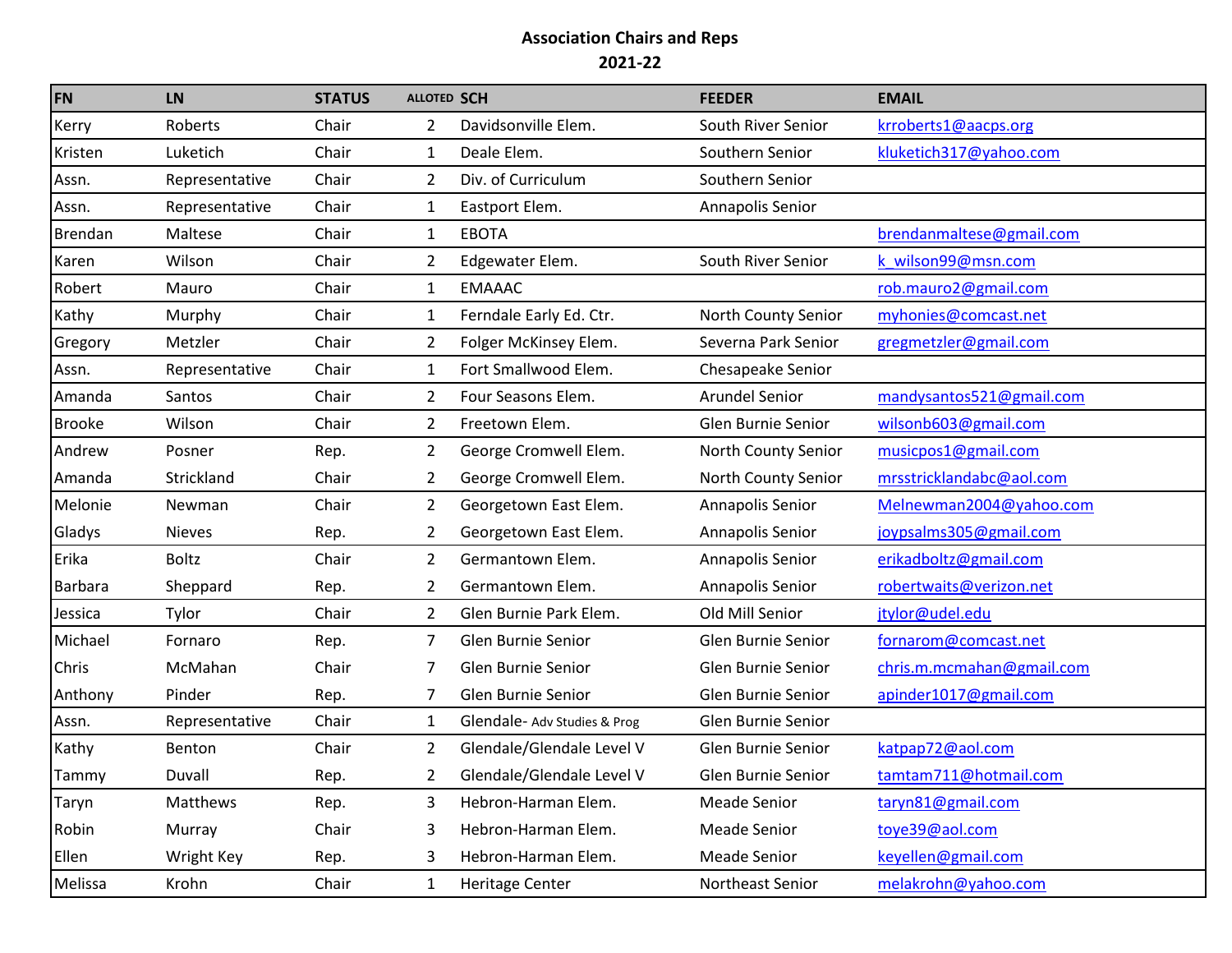| <b>FN</b>      | <b>LN</b>      | <b>STATUS</b> | <b>ALLOTED SCH</b> |                             | <b>FEEDER</b>           | <b>EMAIL</b>                 |
|----------------|----------------|---------------|--------------------|-----------------------------|-------------------------|------------------------------|
| Assn.          | Representative | Chair         | 2                  | High Point Elem.            | Northeast Senior        |                              |
| Stephanie      | Shermer        | Chair         | $\overline{2}$     | Hillsmere Elem.             | Annapolis Senior        | sherm6599@aim.com            |
| Kim            | Bolton         | Chair         | 3                  | Hilltop Elem.               | North County Senior     | kbolton@gmail.com            |
| Janice         | Fisher         | Rep.          | 3                  | Infants & Toddlers Program  | Glen Burnie Senior      | nicefish1@verizon.net        |
| Ericka         | Gannon         | Rep.          | 3                  | Infants & Toddlers Program  | Glen Burnie Senior      | e.adams1771@gmail.com        |
| Jennifer       | Koch           | Chair         | 3                  | Infants & Toddlers Program  | Glen Burnie Senior      | jenkoch927@gmail.com         |
| <b>Tracey</b>  | Dearborn       | Chair         | $\overline{2}$     | Jacobsville Elem.           | Chesapeake Senior       | tldearborn@comcast.net       |
| Melanie        | Grassi         | Rep.          | $\overline{2}$     | Jacobsville Elem.           | Chesapeake Senior       | melanie.stanson@yahoo.com    |
| Craig          | Davis          | Chair         | $\overline{2}$     | Jessup Elem.                | <b>Meade Senior</b>     | craigamaphone@gmail.com      |
| Sarah          | Kellett        | Rep.          | $\overline{2}$     | Jessup Elem.                | <b>Meade Senior</b>     | greaves.se@gmail.com         |
| Assn.          | Representative | Chair         | $\mathbf{1}$       | Jones Elem.                 | Severna Park Senior     |                              |
| Jeanise (Gigi) | King-Hann      | Chair         | $\mathbf{1}$       | Lake Shore Elem.            | Chesapeake Senior       | myartmama@gmail.com          |
| Assn.          | Representative | Chair         | $\mathbf{1}$       | Library Media Sers.         |                         |                              |
| Danelle        | Chapman        | Rep.          | 4                  | Lindale Middle              | North County Senior     | myec2006@gmail.com           |
| Matt           | Davidson       | Chair         | 4                  | Lindale Middle              | North County Senior     | cmavidson@gmail.com          |
| Leah           | Noreiga        | Rep.          | 4                  | Lindale Middle              | North County Senior     | senorita2382@gmail.com       |
| Meagan         | O'Donnell      | Chair         | $\mathbf{1}$       | Linthicum Elem.             | North County Senior     | meagan.odonnell@gmail.com    |
| Assn.          | Representative | Chair         | $\overline{2}$     | Lothian Elem.               | Southern Senior         |                              |
| Wendy          | Gibson         | Chair         | 4                  | <b>MacArthur Middle</b>     | <b>Meade Senior</b>     | wendymariegib@gmail.com      |
| Mark           | Osborne        | Rep.          | 4                  | <b>MacArthur Middle</b>     | <b>Meade Senior</b>     | jerome1955@gmail.com         |
| Stephanie      | Phillips       | Chair         | $\overline{2}$     | <b>Magothy River Middle</b> | <b>Broadneck Senior</b> | stephmsmit@gmail.com         |
| Katelyn        | Smith          | Chair         | $\mathbf{1}$       | Manor View Elem.            | <b>Meade Senior</b>     | katelynblackartist@gmail.com |
| Joey           | Dickson        | Rep.          | 3                  | Marley Elem.                | Glen Burnie Senior      | josephfdickson@gmail.com     |
| Rachael        | Kvech          | Rep.          | 3                  | Marley Elem.                | Glen Burnie Senior      | rkvech@aacps.org             |
| Stephanie      | Lopez          | Chair         | 3                  | Marley Elem.                | Glen Burnie Senior      | zepols14@aol.com             |
| Candy          | Howerton       | Chair         | $\mathbf{1}$       | Marley Glen Special         | Glen Burnie Senior      | candyhowerton@yahoo.com      |
| Robin          | <b>Beers</b>   | Chair         | 4                  | Marley Middle               | Glen Burnie Senior      | robin e beers@yahoo.com      |
| Assn.          | Representative | Chair         | $\mathbf{1}$       | Mary Moss@ Adams Acad.      | Annapolis Senior        |                              |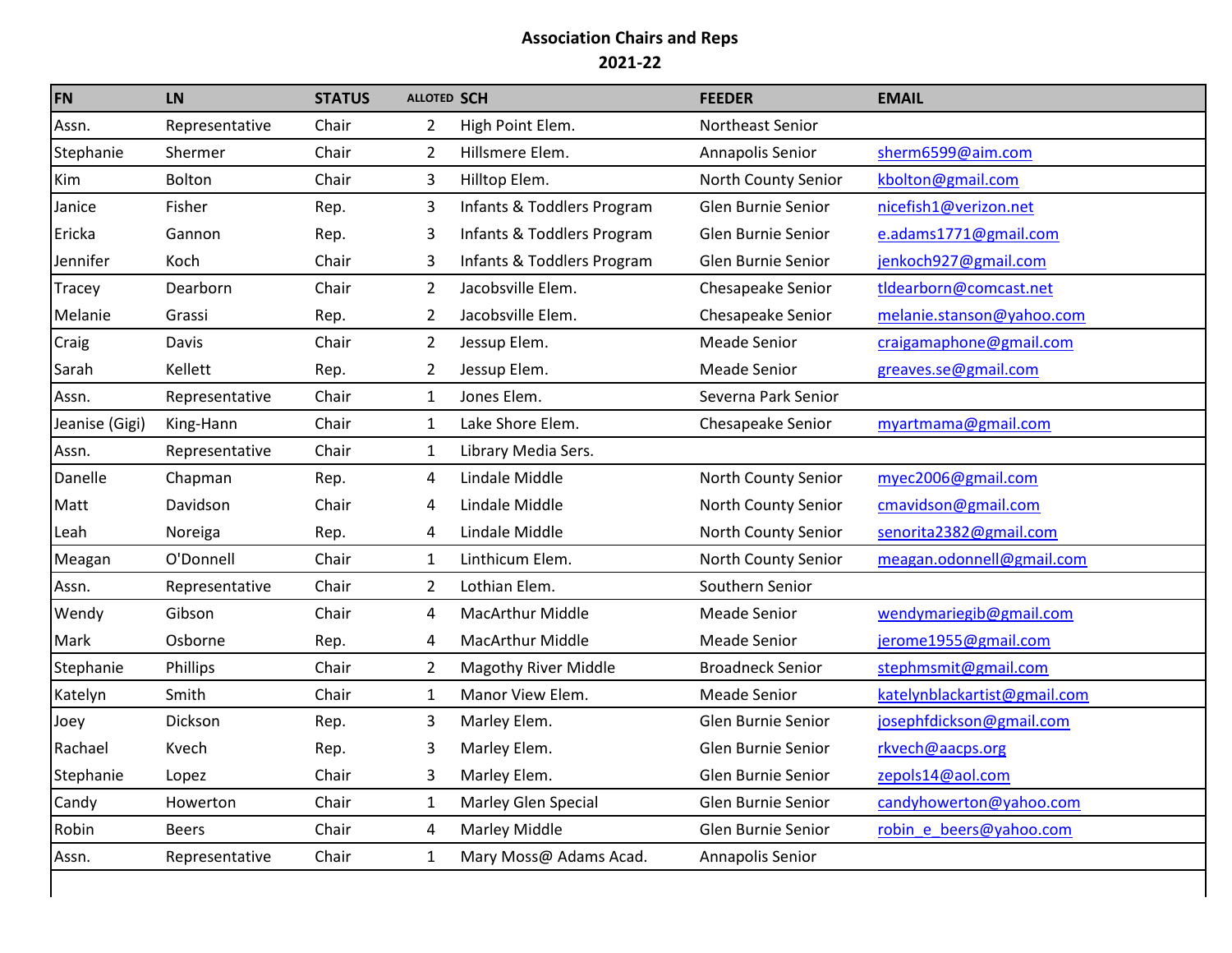| <b>FN</b>   | <b>LN</b>        | <b>STATUS</b> | <b>ALLOTED SCH</b> |                              | <b>FEEDER</b>         | <b>EMAIL</b>               |
|-------------|------------------|---------------|--------------------|------------------------------|-----------------------|----------------------------|
| Kate        | Miller           | Chair         | 2                  | Maryland City Elem.          | <b>Meade Senior</b>   | eccg10@yahoo.com           |
| Emily       | Yerty            | Rep.          | $\overline{2}$     | Maryland City Elem.          | <b>Meade Senior</b>   | ekdillon004@gmail.com      |
| Carmen      | Gatton           | Chair         | $\mathbf{1}$       | Mayo Elem.                   | South River Senior    | cgatton@comcast.net        |
| Angela      | Poinsett         | Chair         | $\overline{2}$     | Meade Heights Elem.          | <b>Meade Senior</b>   | agcpoinsett@yahoo.com      |
| Amy         | Young-Buckler    | Rep.          | 2                  | Meade Heights Elem.          | <b>Meade Senior</b>   | youngbuckler@gmail.com     |
| Courtney    | Casey            | Rep.          | 4                  | Meade Middle                 | <b>Meade Senior</b>   | courtney.s.casey@gmail.com |
| Nicole      | Disney-Bates     | Chair         | 4                  | Meade Middle                 | <b>Meade Senior</b>   | ndisney1@gmail.com         |
| Chris       | <b>Brady</b>     | Rep.          | 7                  | <b>Meade Senior</b>          | <b>Meade Senior</b>   | 82brady@gmail.com          |
| Krista      | <b>Davies</b>    | Chair         | 7                  | <b>Meade Senior</b>          | <b>Meade Senior</b>   | mskdavies@yahoo.com        |
| William     | Gowans           | Rep.          | 7                  | <b>Meade Senior</b>          | <b>Meade Senior</b>   | wegowans@gmail.com         |
| Lauren      | Elfring          | Chair         | $\mathbf{1}$       | Millersville Elem.           | Old Mill Senior       | lauring21@gmail.com        |
| Cathy       | <b>Hall Guay</b> | Chair         | 3                  | Mills-Parole Elem.           | Annapolis Senior      | cathyguay@verizon.net      |
| Cheryl      | Menke            | Rep.          | 3                  | Mills-Parole Elem.           | Annapolis Senior      | camenke@hotmail.com        |
| Marcella    | Hess             | Chair         | 3                  | Monarch Acad., Annapolis     | Annapolis Senior      | mehess50@gmail.com         |
| <b>Jen</b>  | Pecor            | Chair         | 2                  | Monarch Acad., Glen Burnie   | Glen Burnie Senior    | jmpecor@gmail.com          |
| Christee    | Jordan           | Chair         | 3                  | Monarch Global Acad., Laurel | North County Senior   | christee024@gmail.com      |
| Diana       | <b>Briemann</b>  | Chair         | 2                  | Nantucket Elem.              | <b>Crofton Senior</b> | dianabrie@gmail.com        |
| Dennis      | Sullivan         | Chair         | 7                  | North County Senior          | North County Senior   | dennsullivan@hotmail.com   |
| Mike        | Wierzbicki       | Rep.          | 7                  | North County Senior          | North County Senior   | mikewierzbicki07@gmail.com |
| Ann.        | Representative   | Chair         | $\mathbf{1}$       | North Glen Elem.             | North County Senior   |                            |
| Phyllis     | Cephas           | Rep.          | 3                  | Northeast Middle             | Northeast Senior      | pcosun@gmail.com           |
| Robin       | Harmon           | Chair         | 3                  | Northeast Middle             | Northeast Senior      | rjharmon08@yahoo.com       |
| Philip      | Cygan            | Rep.          | 4                  | Northeast Senior             | Northeast Senior      | pcygan07@gmail.com         |
| <b>Beth</b> | Parker           | Chair         | 4                  | Northeast Senior             | Northeast Senior      | eajest@aol.com             |
| Assn.       | Representative   | Chair         | 2                  | Oak Hill Elem.               | Severna Park Senior   |                            |
| Assn.       | Representative   | Chair         | 2                  | Oakwood Elem.                | Glen Burnie Senior    |                            |
| Alyson      | <b>Bradford</b>  | Chair         | 2                  | Odenton Elem.                | <b>Arundel Senior</b> | alyson8436@gmail.com       |
| Kathleen    | Reusch           | Rep.          | 2                  | Odenton Elem.                | Arundel Senior        | kareusch@gmail.com         |
| Assn.       | Representative   | Chair         | $\mathbf{1}$       | Office of Instruction        |                       |                            |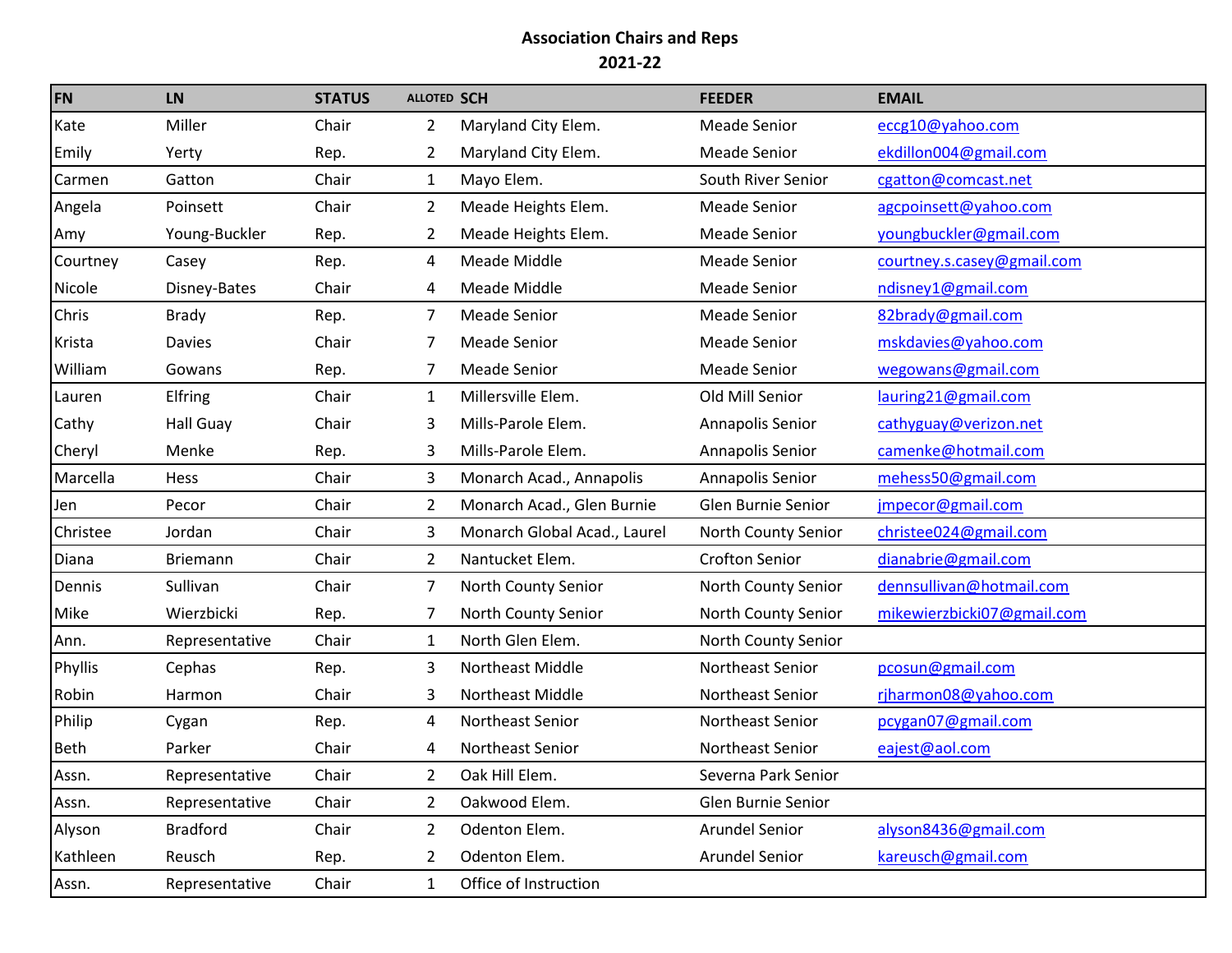| <b>FN</b>     | <b>LN</b>      | <b>STATUS</b> | <b>ALLOTED SCH</b> |                         | <b>FEEDER</b>         | <b>EMAIL</b>                |
|---------------|----------------|---------------|--------------------|-------------------------|-----------------------|-----------------------------|
| John          | Edwards        | Rep.          | 4                  | Old Mill Middle North   | Old Mill Senior       | johnp edwards@yahoo.com     |
| Andrew        | Dangel         | Rep.          | 4                  | Old Mill Middle North   | Old Mill Senior       | wwiireenactor@yahoo.com     |
| Regina        | Vegh           | Chair         | 4                  | Old Mill Middle North   | Old Mill Senior       | jacquievegh@gmail.com       |
| Cortea        | Bess-Foreman   | Chair         | 4                  | Old Mill Middle South   | Old Mill Senior       | corteabforeman@yahoo.com    |
| Linda         | Everett        | Chair         | $\overline{7}$     | Old Mill Senior         | Old Mill Senior       | rjjl1@juno.com              |
| Jenny         | Kummerle       | Rep.          | 7                  | Old Mill Senior         | Old Mill Senior       | jkummerle@gmail.com         |
| Gabrielle     | Amaro          | Rep.          | $\mathbf{2}$       | Overlook Elem.          | North County Senior   | gabriellemamaro@gmail.com   |
| Sarah         | Zablotney      | Chair         | $\mathbf{2}$       | Overlook Elem.          | North County Senior   | zablotneys@gmail.com        |
| Richard       | Benfer         | Rep.          | 2                  | Park Elem.              | North County Senior   | rkb200@aol.com              |
| Melissa       | Napfel-Sisk    | Chair         | 2                  | Park Elem.              | North County Senior   | teach243@gmail.com          |
| Colleen       | Johnson        | Chair         | $\mathbf{1}$       | Pasadena Elem.          | Chesapeake Senior     | coll johnson@hotmail.com    |
| Kendra        | Phelix         | Chair         | $\overline{2}$     | Pershing Hill Elem.     | <b>Meade Senior</b>   | walkerkendra92@gmail.com    |
| Caterina      | Borg           | Chair         | $\mathbf{1}$       | Phoenix Academy         | Annapolis Senior      | foodarella@yahoo.com        |
| Heidi         | Beall          | Rep.          | $\overline{2}$     | Piney Orchard Elem.     | <b>Arundel Senior</b> | hbeall@aacps.org            |
| Susan         | Wallace        | Chair         | 2                  | Piney Orchard Elem.     | <b>Arundel Senior</b> | susanwallace767@gmail.com   |
| Sherry        | Harms          | Chair         | $\overline{2}$     | Point Pleasant Elem.    | Glen Burnie Senior    | sverhart@gmail.com          |
| Will          | Johnson        | Rep.          | 2                  | Point Pleasant Elem.    | Glen Burnie Senior    | wj582300@gmail.com          |
| Karina        | Zotti          | Chair         | $\mathbf{1}$       | PPW's                   | South River Senior    | kzotti@yahoo.com.ar         |
| Nancy         | Davidson       | Chair         | 5                  | Psychologists           | South River Senior    | nancymw17@verizon.net       |
| Toniann       | Shaffer        | Chair         | $\overline{2}$     | Quarterfield Elem.      | Glen Burnie Senior    | toniann.shaffer@gmail.com   |
| Assn.         | Representative | Chair         | $\mathbf{1}$       | <b>Reading Teachers</b> |                       |                             |
| Laura         | Senchak        | Chair         | $\overline{2}$     | Richard Henry Lee Elem. | Glen Burnie Senior    | Isenchak2@gmail.com         |
| Melissa       | Stup           | Chair         | $\overline{2}$     | Ridgeway Elem.          | Old Mill Senior       | mstup@icloud.com            |
| Alexandra     | Johnson        | Rep.          | $\overline{2}$     | Rippling Woods Elem.    | Old Mill Senior       | alliejohnson369@gmail.com   |
| Jennifer      | Ludlow         | Chair         | $\mathbf{2}$       | Rippling Woods Elem.    | Old Mill Senior       | jludlow86@gmail.com         |
| <b>Bonnie</b> | Phelps         | Chair         | $\mathbf{1}$       | Riviera Beach Elem.     | Northeast Senior      | bonnie0216@comcast.net      |
| Chris         | Acosta         | Chair         | $\mathbf{2}$       | Rolling Knolls Elem.    | Annapolis Senior      | cwa314@gmail.com            |
| Daniel        | Kempler        | Chair         | $\mathbf{1}$       | Ruth P. Eason           | Old Mill Senior       | danielkempler@yahoo.com     |
| Tiffany       | Sabia          | Chair         | $\overline{2}$     | Seven Oaks Elem.        | Meade Senior          | tiffanypfeiffer94@gmail.com |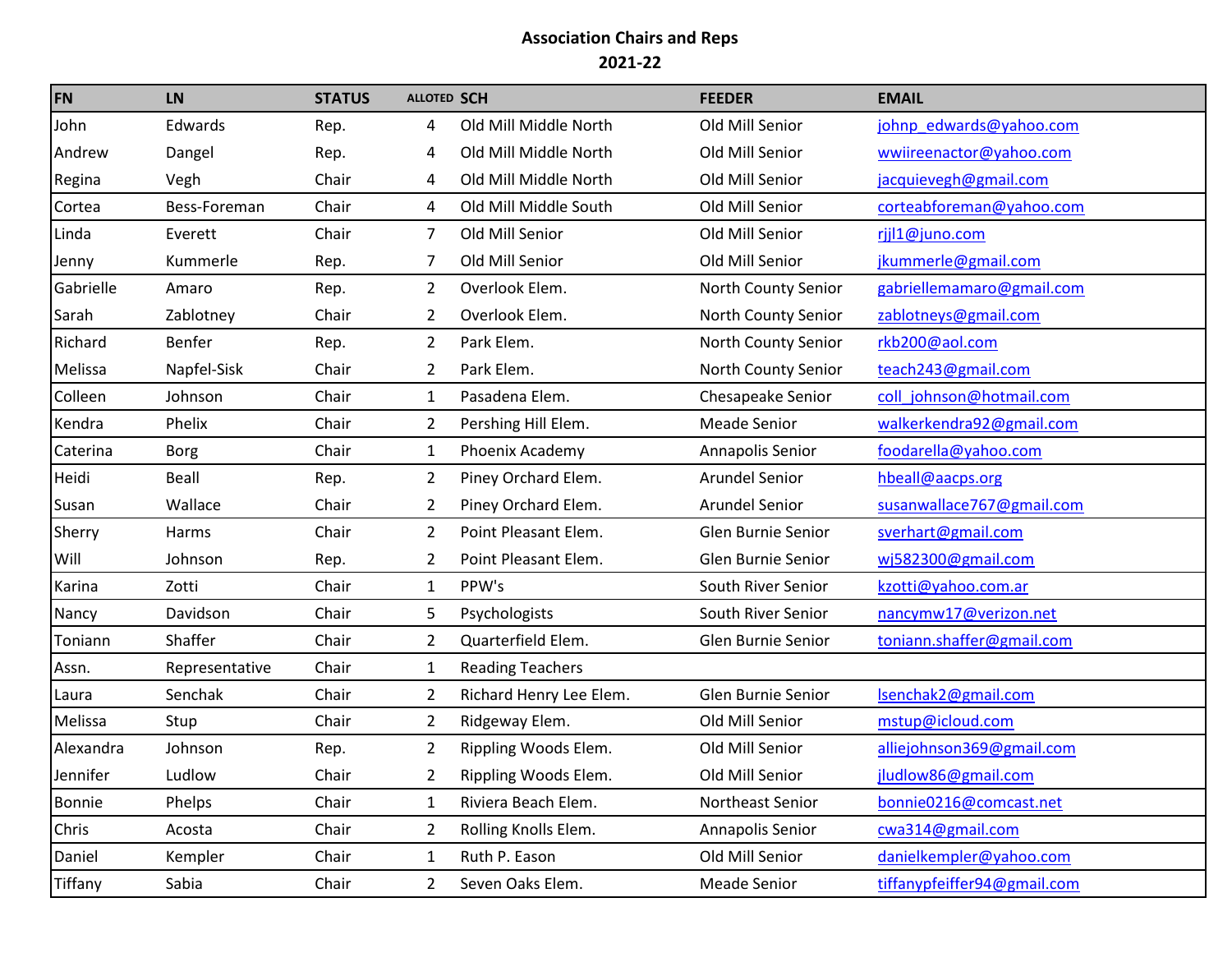| <b>FN</b>       | <b>LN</b>         | <b>STATUS</b> | <b>ALLOTED SCH</b> |                                   | <b>FEEDER</b>           | <b>EMAIL</b>               |
|-----------------|-------------------|---------------|--------------------|-----------------------------------|-------------------------|----------------------------|
| Jessica         | Overstreet        | Chair         | $\overline{2}$     | Severn Elem.                      | Old Mill Senior         | jessica koch23@yahoo.com   |
| Jim             | Vaughn            | Chair         | 3                  | Severn River Middle               | <b>Broadneck Senior</b> | jvaughn@aacps.org          |
| Allison         | Harwood-DeWalle   | Chair         | 1                  | Severna Park Elem.                | Severna Park Senior     | adewalle@verizon.net       |
| Assn.           | Representative    | Chair         | 4                  | Severna Park Middle               | Severna Park Senior     |                            |
| Sophie          | Auchincloss       | Rep.          | 4                  | Severna Park Senior               | Severna Park Senior     | mayapepita@msn.com         |
| Melanie         | Doucette          | Chair         | 4                  | Severna Park Senior               | Severna Park Senior     | m.doucette0626@gmail.com   |
| Jessica         | Greenwood         | Rep.          | 4                  | Severna Park Senior               | Severna Park Senior     | jgreenwood.tu@gmail.com    |
| Kaye            | Witting           | Rep.          | 4                  | Severna Park Senior               | Severna Park Senior     | wittingkaye@gmail.com      |
| Kristen         | Witmer            | Chair         | $\overline{2}$     | Shady Side Elem.                  | Southern Senior         | kwitmer710@gmail.com       |
| Lisa            | Wright            | Chair         | $\mathbf{1}$       | Shipley's Choice Elem.            | Severna Park Senior     | lisaswright@verizon.net    |
| Amy             | Beller            | Rep.          | $\overline{2}$     | Social Workers                    | Northeast Senior        | msbeller@yahoo.com         |
| Myra            | Glover            | Chair         | 2                  | Social Workers                    | Northeast Senior        | msglover@aacps.org         |
| Marlena         | Colleton-Pearsell | Rep.          | $\overline{2}$     | Solley Elem.                      | Northeast Senior        | ms colleton@yahoo.com      |
| Chris           | Lerch             | Chair         | 2                  | Solley Elem.                      | Northeast Senior        | chrishipster@comcast.net   |
| Robert          | Warrilow          | Chair         | 5                  | South River Senior                | South River Senior      | rwarrilow1@gmail.com       |
| Dawn            | Austin            | Rep.          | 3                  | Southern Middle                   | Southern Senior         | dawnaustin2015@gmail.com   |
| Laura           | <b>Bardill</b>    | Chair         | 3                  | Southern Middle                   | Southern Senior         | lbardill@gmail.com         |
| <b>Brigitte</b> | St. John          | Rep.          | 3                  | Southern Middle                   | Southern Senior         | brigitte.stjohn@gmail.com  |
| Kathleen        | Coon              | Rep.          | 3                  | Southern Senior                   | Southern Senior         | k.m.coon@comcast.net       |
| Debra           | Curdts            | Chair         | 3                  | Southern Senior                   | Southern Senior         | christmasevedeb@yahoo.com  |
| Leah            | Ellmore           | Rep.          | 3                  | Southern Senior                   | Southern Senior         | leah.ellmore@gmail.com     |
| Mallory         | Neidhardt         | Chair         | 3                  | Southgate Elem.                   | Old Mill Senior         | mallorylleonard@gmail.com  |
| Assn.           | Representative    | Chair         | 4                  | <b>Special Education</b>          | <b>Arundel Senior</b>   |                            |
| Assn.           | Representative    | Chair         | 1                  | <b>Staff Development - Carver</b> | Old Mill Senior         |                            |
| Jillian         | Murphy            | Chair         |                    | Studio 39                         | <b>Broadneck Senior</b> | jlmurphy722@gmail.com      |
| <b>Bridget</b>  | Holliday          | Rep.          | 2                  | Sunset Elem.                      | Northeast Senior        | bridgetcabbiness@gmail.com |
| Michele         | Shrum             | Chair         | 2                  | Sunset Elem.                      | Northeast Senior        | micheleshrum@gmail.com     |
| Noreen          | Hynes             | Chair         | 2                  | Tracey's Elem.                    | Southern Senior         | hynes6102@gmail.com        |
| Patricia        | Krautman          | Rep.          | 2                  | Tracey's Elem.                    | Southern Senior         | patk320@yahoo.com          |